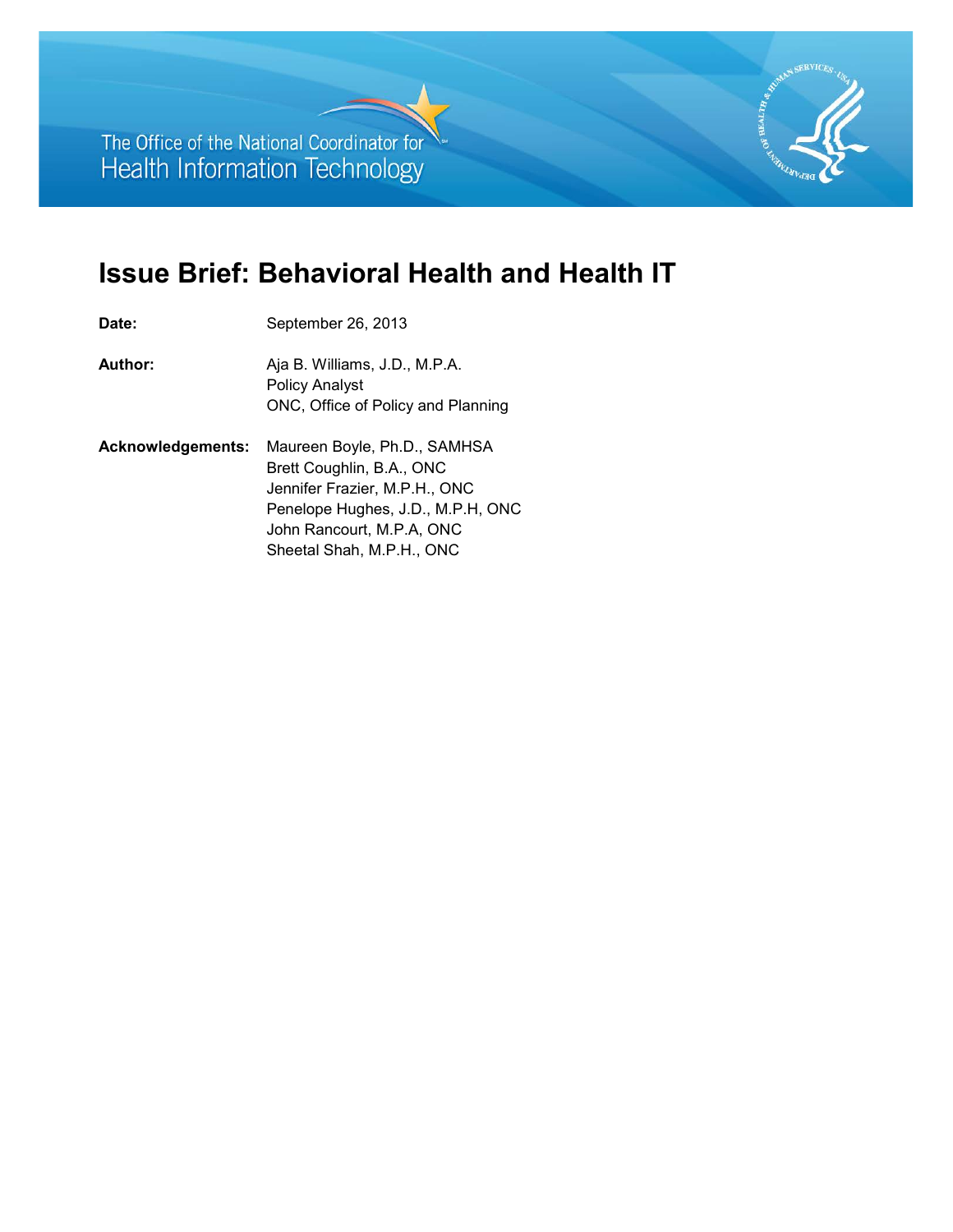# **Table of Contents**

| Introduction                                                                  |
|-------------------------------------------------------------------------------|
| Background                                                                    |
|                                                                               |
| Adoption of Health IT                                                         |
|                                                                               |
|                                                                               |
| <b>Policy Initiatives</b>                                                     |
| Behavioral Health Data Exchange Consortium                                    |
| Nebraska's Electronic Behavioral Health Information Network                   |
| Behavioral Health and Primary Care Integration<br><b>Privacy and Security</b> |
| <b>Prescription Drug Monitoring Programs</b>                                  |
|                                                                               |
| <b>Voluntary Certification</b>                                                |
| <b>Transitions of Care Data Set</b>                                           |
| PDMP Standards and Interoperability Project                                   |
|                                                                               |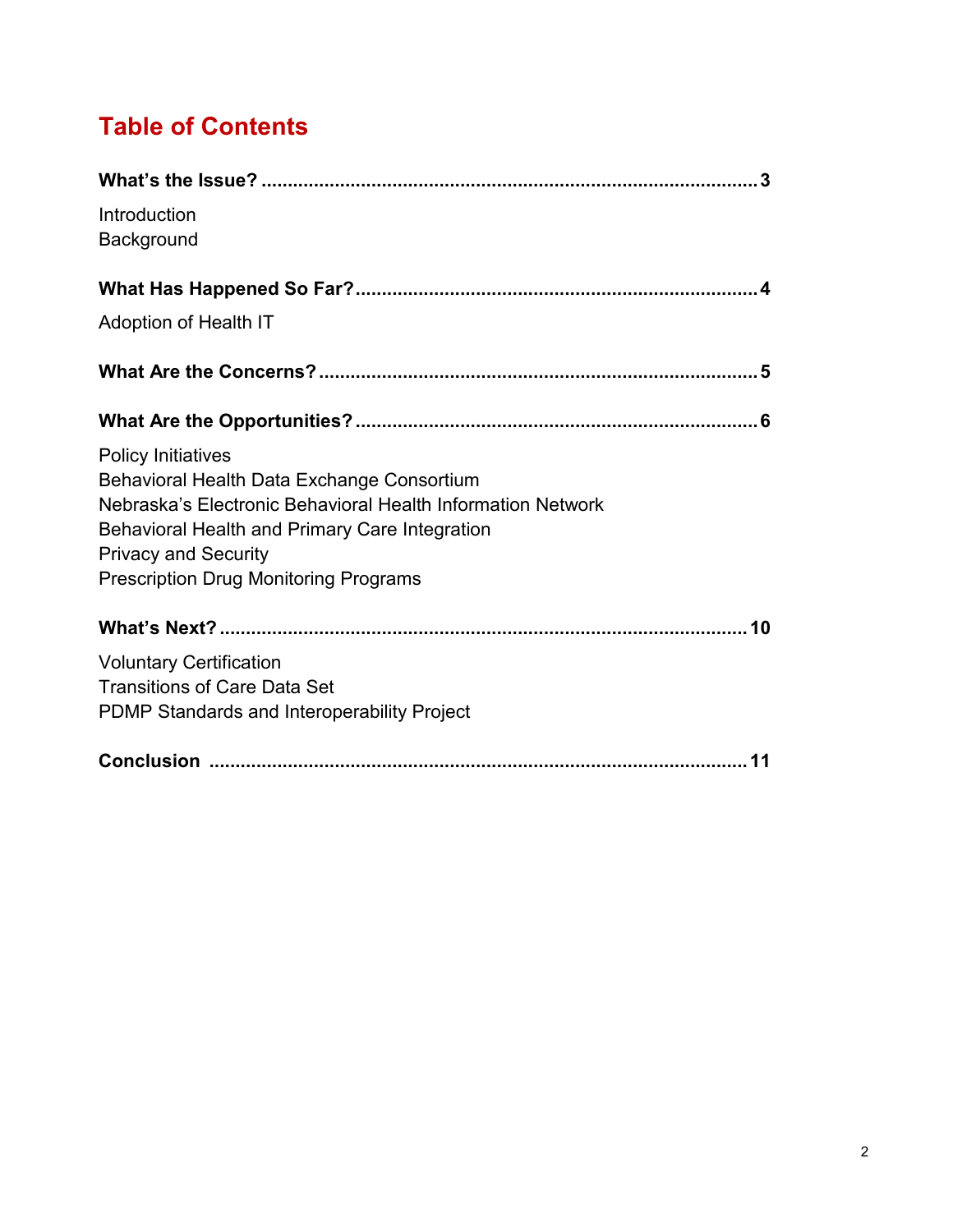#### <span id="page-2-0"></span>**What's the Issue?**

#### **Introduction**

 use disorders will surpass all physical diseases as a major cause of disability worldwide.[1](#page-2-1) An estimated 26 nearly half will have a mental health disorder over the course of their lifetime.[2](#page-2-2),[3](#page-2-3) While the behavioral behavioral health systems operate independently from broader health systems and differ in the type and Behavioral health conditions include mental and substance use disorders. By 2020, mental and substance percent of Americans ages 18 and older are living with a mental health disorder in a given year, and health community is largely supportive of appropriate information sharing across settings, often times, scope of information technology used.

#### **Background**

 patient health outcomes. Behavioral health settings are an important part of the continuum of care affecting millions of Americans. Delivering patient-centered care by incorporating all the members of the care team is ideal for improving

affecting millions of Americans.<br>Among patients with behavioral health disorders there are higher rates of physical illnesses including cardiovascular disease, diabetes, and respiratory disease.[4](#page-2-4) Behavioral health conditions influence the compared to patients without a co-morbid behavioral health disorder. Research literature documents that cardiovascular disease). In some instances, co-morbid behavioral health disorders may result in reduced life expectancy up to 25 years.<sup>8</sup> These individuals may experience treatment challenges and poorer outcomes. Generally, they do not receive integrated treatment that treats multiple disorders contemporaneously, as recommended.[9](#page-2-9) course of illness with patients suffering increased rates of morbidity (disease) and mortality (death) persons with serious mental illnesses<sup>[5](#page-2-5),[6](#page-2-6)</sup> and substance use disorders<sup>[7](#page-2-7)</sup> die younger than the general population – mainly due to preventable risk factors (e.g., smoking) and treatable conditions (e.g.,

 care is delivered in primary care settings. Generally patients with behavioral health disorders receive Due to the prevalence of co-occurring disease in this population, a significant volume of behavioral health

<span id="page-2-1"></span> 1 World Health Organization (WHO). (2004). Promoting mental health: Concepts, emerging evidence, practice. Summary report. Geneva, Switzerland: WHO. Retrieved March 25, 2011, from

http://www.who.int/mental\_health/evidence/en/promoting\_mhh.pdf

<span id="page-2-3"></span><span id="page-2-2"></span><sup>2</sup> http://www.healthypeople.gov/2020/LHI/mentalHealth.aspx?tab=determinants#one<br><sup>3</sup> Reeves WC, Strine TW, Pratt LA, et al. Mental illness surveillance among adults in the United States. *MMWR.* 2011;60(3):1–32. Atlanta, GA: Centers for Disease Control and Prevention. Available from

[http://www.cdc.gov/mmwr/preview/mmwrhtml/su6003a1.htm?s\\_cid=su6003a1\\_w](http://www.cdc.gov/mmwr/preview/mmwrhtml/su6003a1.htm?s_cid=su6003a1_w) 

<span id="page-2-4"></span> 4 Morbidity and Mortality in People with Serious Mental Illness. (Oct. 2006) National Association of State Mental Health Program Directors, Medical Directors Council.

<span id="page-2-5"></span> 5 Colton CW, Manderscheid RW. Congruencies in increased mortality rates, years of potential life lost, and causes of death among public mental health clients in eight states. Prev Chronic Dis [serial online] 2006 Apr [date cited]. Available from: URL: http://www.cdc.gov/pcd/issues/2006/apr/05\_0180.htm.

<span id="page-2-7"></span><span id="page-2-6"></span> 6 Eaton W.W., Martins S.S., Nestadt g., Bienvenu O.J., Clarke D., & Alexandre P. (2008). The burden of mental disorders. Epidemiologic Reviews, 30(1), 1-14. Retrieved from http://epirev.oxfordjournals.org/content/30/1/1.full.pdf#page=1&view=FitH. 7 Chang C.K., Hayes R.D., Perera g., Broadbent M.T., Fernandes A.C., Lee W.E., Hotopf M., & Stewart R. (2011). Life expectancy at birth for people with serious mental illness and other major disorders from a secondary mental health care case register in London. PLoS One. 6(5):e19590.

<span id="page-2-8"></span> 8 People with serious mental illness served by our public mental health systems die, on average 25 years earlier than the general population. Morbidity and Mortality in People with Serious Mental Illness. (Oct. 2006). 9 (Najt, FusarPoli, & Brambilla), 2011; (SAMHSA, 2007).

<span id="page-2-9"></span>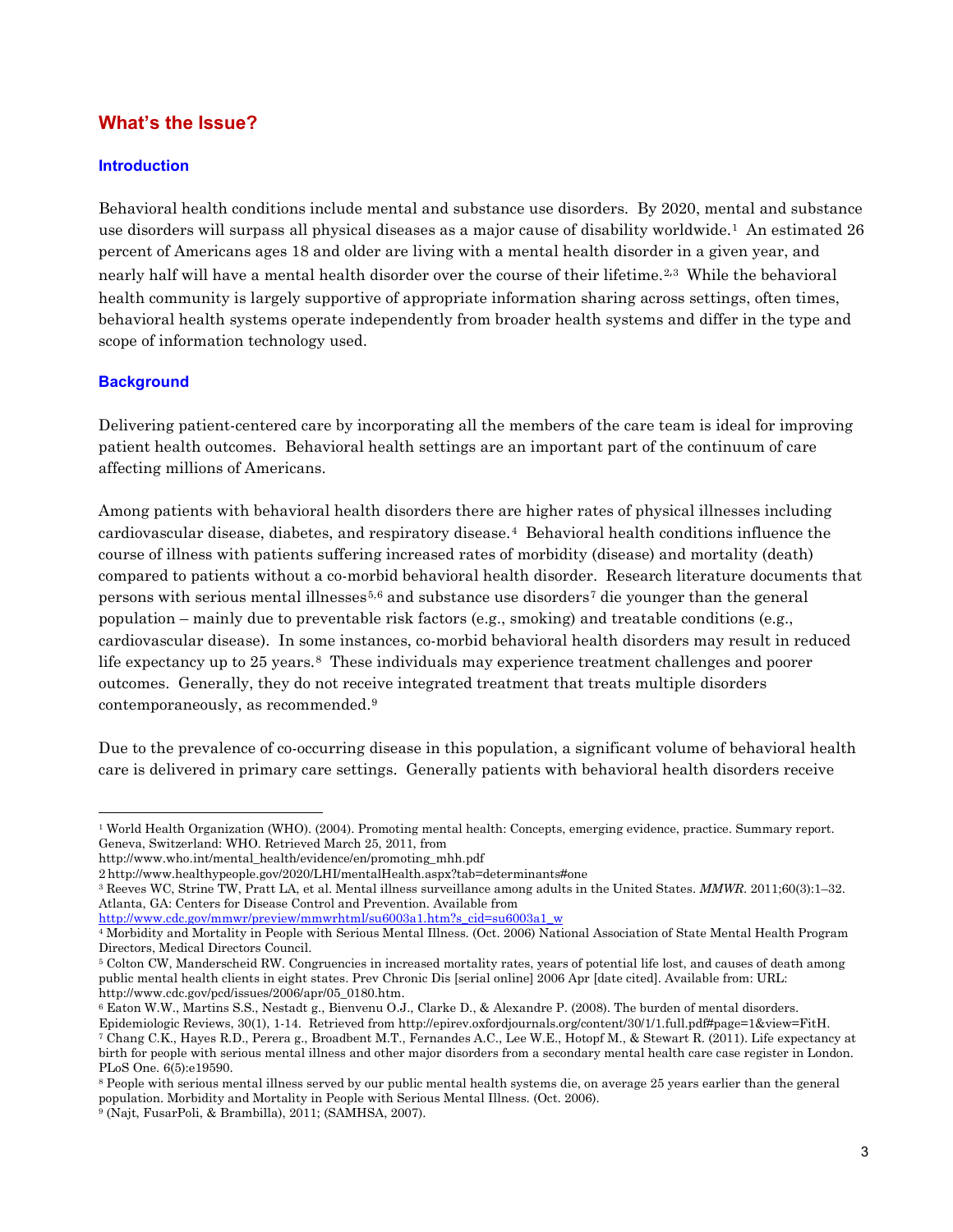<span id="page-3-0"></span>health provider.<sup>[10](#page-3-1)</sup> Considering the prevalence of behavioral health disorders and the volume of treatment delivered outside of behavioral health settings, better information exchange is needed to improve health their first diagnosis from their primary care physician and are subsequently treated by a behavioral outcomes for this demographic. Innovations in health information technology (health IT) and increasing EHR adoption have great potential to facilitate information sharing and coordination of care across provider settings.

 (ONC) and other federal partners. Finally, this brief presents specific actions to improve information This brief discusses adoption of health IT among behavioral health providers and highlights behavioral health activities supported by the Office of the National Coordinator for Health Information Technology exchange among behavioral health providers by presenting targeted next steps.

## **What Has Happened So Far?**

#### **Adoption of Health IT**

 with behavioral health conditions. To date, behavioral health providers lag behind eligible hospitals and professionals in adoption of health IT. On average, information technology spending in behavioral health organizations represents 1.8 percent of total operating budgets compared with 3.5 percent of the total operating budgets for general health care services.[11](#page-3-2) With the expansion of the Affordable Care Act in behavioral health disorders.[12](#page-3-3) ONC and its federal partners recognize behavioral health providers are essential to patient care coordination and support initiatives that accelerate health information exchange Integration of care enabled by health IT has great potential to improve health outcomes for individuals 2014, it is estimated that one in six of the newly eligible Medicaid population will present indicators of and increase adoption of electronic health records (EHR) among this sector.

 users of electronic health records (EHR). In collaboration with ONC, the Centers for Medicare and Medicaid Services (CMS) defines objectives that eligible hospitals and health care professionals must meet that EHR technology is capable of meeting certain minimum requirements. The "meaningful use" of an The Health Information Technology for Economic and Clinical Health (HITECH) Act provides monetary incentives and technical assistance to help eligible providers use certified technology to become meaningful in order to receive incentive payments. ONC establishes the standards and certification criteria to ensure EHR refers to the use of **certified EHR** technologies by health care providers in ways that measurably improve health care quality and efficiency.

2012 adoption of EHRs that met the basic criteria for office-based physicians grew over 80 percent.<sup>[13](#page-3-4)</sup> Similarly, among non-federal acute care hospitals, adoption of at least a basic EHR system has increased Since HITECH's enactment, adoption and use of EHRs has increased exponentially. Between 2009 and

<span id="page-3-1"></span><sup>10</sup> Mechanic, D., and Bilder, S. (2004). Treatment of People with Mental Illness:

A Decade-Long Perspective. Health Affairs, 23(4): 84-95.

<span id="page-3-2"></span><sup>&</sup>lt;sup>11</sup> Centerstone Research Institute. (2009, June). Behavioral Health/Human Services Information Systems survey. National Council for Community Behavioral Health Care. <http://www.thenationalcouncil.org/>

<span id="page-3-3"></span><sup>&</sup>lt;sup>12</sup> Garfield RG, Zuvekas SH, Lave JR, and Donohue JM. "The Impact of National Health Care Reform on Adults with Severe Mental Disorders." American Journal of Psychiatry. (May 2011).

<span id="page-3-4"></span><sup>&</sup>lt;sup>13</sup> Hsiao Cj, Hing E. Use and characteristics of electronic health record systems among office-based physician practices: United States, 2001-2012 NCHS data brief, no. 111. Hyattsville, MD: National Center for Health Statics. 2012.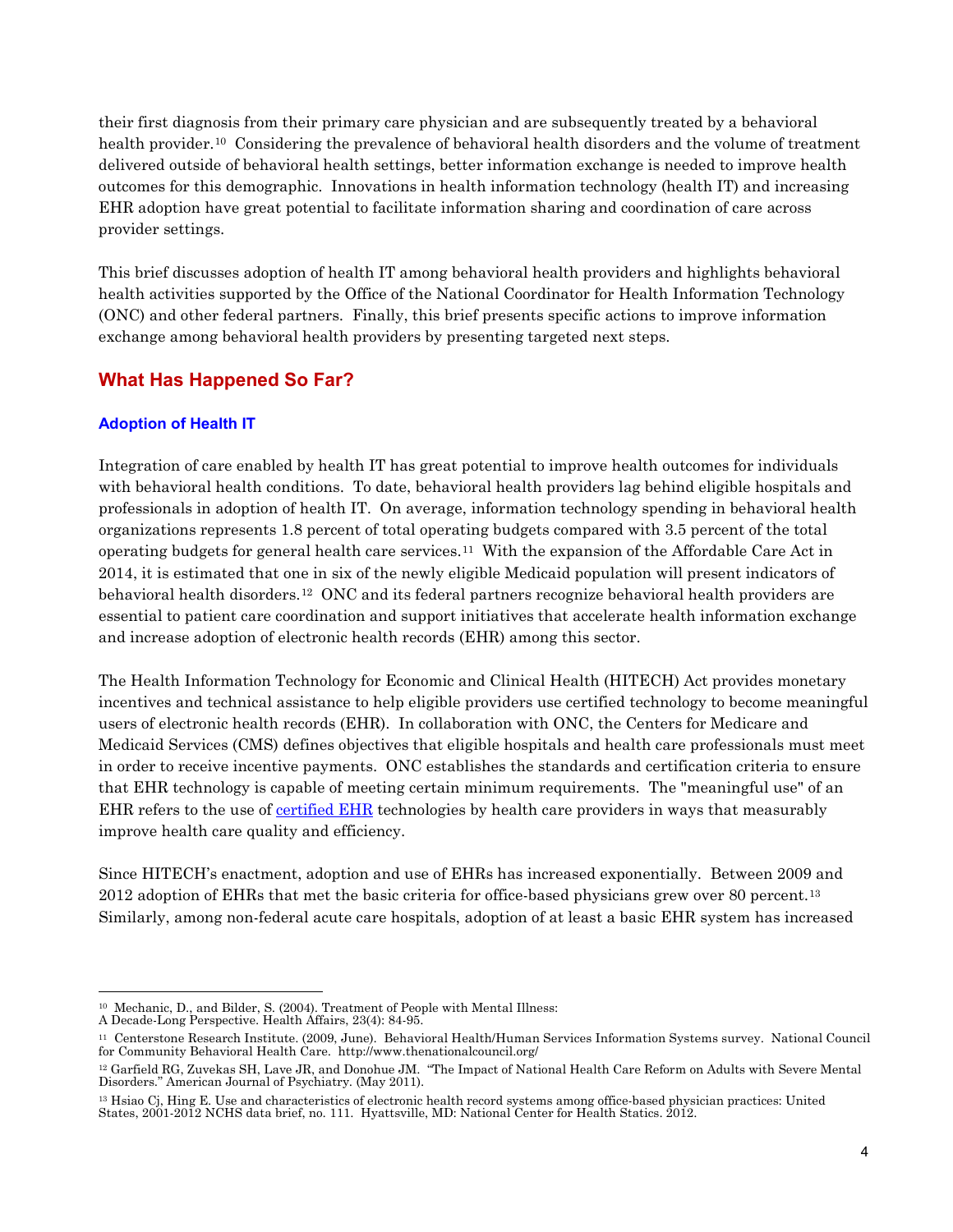<span id="page-4-0"></span> by over 260 percent since 2009.[14](#page-4-1) However, challenges remain for the widespread use of interoperable systems and health IT across providers, particularly those not eligible for incentive payments. Only 4 percent of rehabilitation hospitals and 2 percent of psychiatric hospitals have a basic EHR system.<sup>[15](#page-4-2)</sup>  $\overline{\rm EHR}$ [Payment Incentives for Providers Ineligible for Payment Incentives and Other Funding Study](http://aspe.hhs.gov/daltcp/reports/2013/ehrpi.shtml) found:

 Collecting information on health IT adoption by the ineligible providers presented ranged from 4 percent to 65 percent. The adoption rates for ineligible providers cannot significant challenges due to the lack of comparable survey tools, inconsistent definitions and peer-reviewed studies. For ineligible providers, EHR adoption rates and should not be compared to adoption rates for eligible hospitals and eligible physicians since they do not measure adoption rates of comparable EHR technology.

 electronic exchange of health information. As the principal coordinator, ONC has partnered with federal for providers that are not eligible to receive incentive payments under HITECH. This guidance "is meant communities to achieve interoperable electronic health information exchange."[16](#page-4-3) Also, the Substance the behavioral health community. ONC is the principal federal entity charged with coordination of nationwide efforts to implement the agencies to support existing programs and resources. Recently, ONC released interoperability guidance to serve as a building block for federal agencies and stakeholders to use as they work with different Abuse and Mental Health Services Administration (SAMHSA), an agency within the Department of Health and Human Services (HHS), has partnered with ONC to address issues in adoption of health IT by

## **What Are the Concerns?**

 Electronic health information exchange to transfer behavioral health data poses unique challenges. Stakeholders in the behavioral health community have identified challenges to the adoption and meaningful use of health IT, which include the following:

- 1) Cost of Adoption: [Most behavioral health providers are not eligible](http://www.cms.gov/Regulations-and-Guidance/Legislation/EHRIncentivePrograms/Downloads/MLN_MedicareEHRProgram_TipSheet_EP.pdf) for incentive payments authorized under HITECH
	- a. Sub-issues related to cost:
		- i. Upfront financial investment; and
		- i. Upfront financial investment; and ii. Cost to sustain EHR system acquired (e.g., software updates and workforce)
- 2) Poor integration of care between primary and behavioral health providers; and
- 3) Privacy and Security: policies and standards that address consent and privacy issues with sharing behavioral health information. [17,](#page-4-4)[18](#page-4-5)

 ONC and SAMHSA are actively engaged in initiatives to promote the safe and secure exchange of health data to integrate primary care and behavioral health treatment.

<span id="page-4-1"></span> 14 ONC analysis of data from the 2011 American Hospital Association Survey Information Technology Supplement. Federal Register Vol. 78, No. 45, March 7, 2013 Notices.

<span id="page-4-2"></span> 15 Wolf, L, Harvell J, Jha, A. Hospitals Ineligible for Federal Meaningful- Use Incentives Have Dismally Low Rates of Adoption of  $\overline{a}$ Electronic Health Records.

<span id="page-4-4"></span><span id="page-4-3"></span><sup>&</sup>lt;sup>16</sup> ONC Interoperability Guidance: http://www.healthit.gov/sites/default/files/generalcertexchangeguidance\_final\_9-9-13.pdf<br><sup>17</sup> http://go.nationalpartnership.org/site/PageServer?pagename=issues\_health\_IT\_survey<br><sup>18</sup> Not

<span id="page-4-5"></span>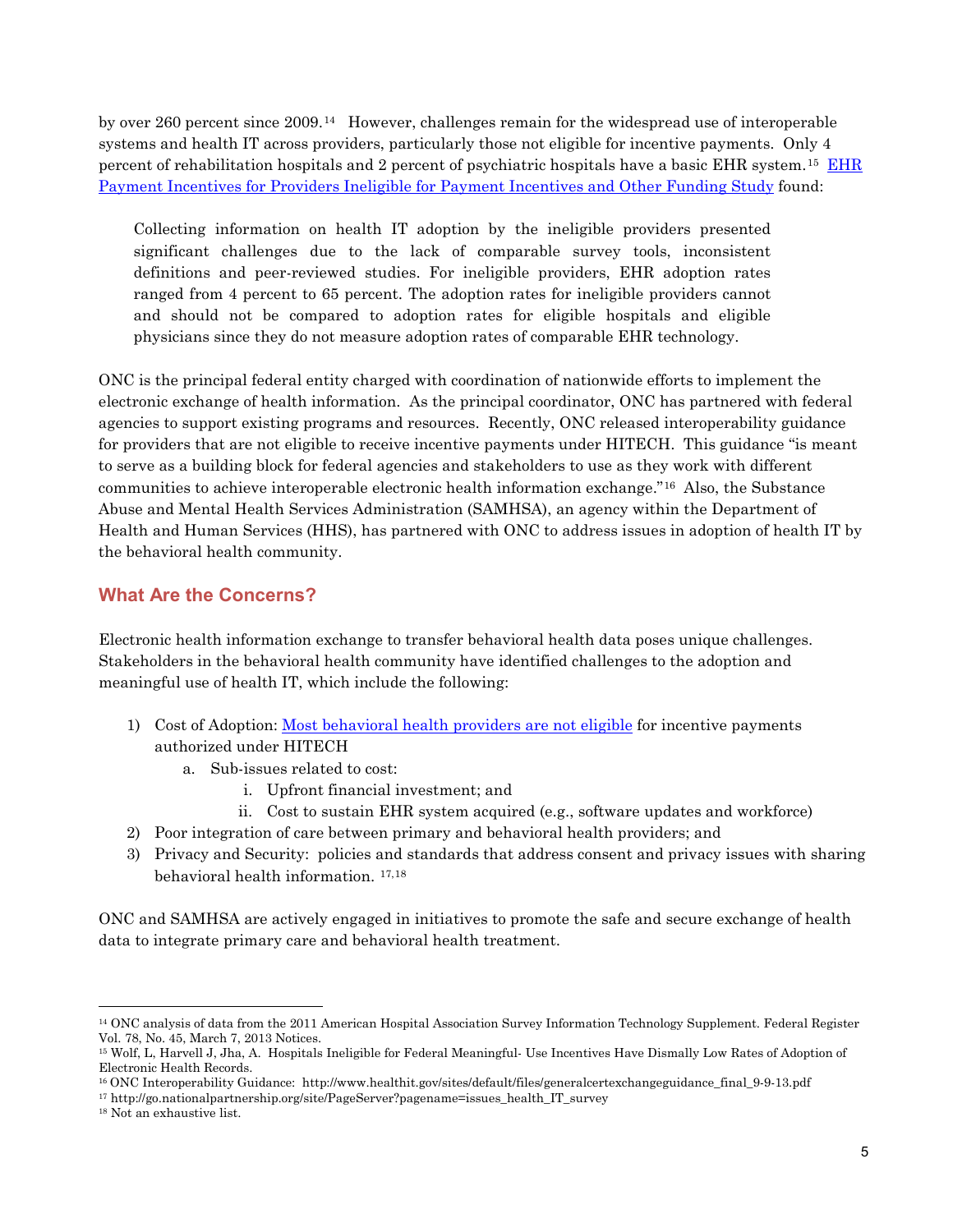## <span id="page-5-0"></span>**What Are the Opportunities?**

## **Policy Initiatives**

 In March 2013, CMS and ONC jointly issued a request for information (RFI), "Advancing Interoperability information exchange across providers.[19](#page-5-1) As part of this request for information, ONC, CMS, SAMHSA and Health Information Exchange" which sought input on changes to accelerate electronic health hosted a listening session for behavioral health stakeholders to gain their perspective on what would accelerate the use of health IT in this community, considering the current law.

health stakeholders.<sup>[20](#page-5-2)</sup> A vast majority of the comments recommended methods to support the adoption of [Information Exchange](http://www.healthit.gov/sites/default/files/acceleratinghieprinciples_strategy.pdf) (HIE). This strategy may help guide efforts to accelerate HIE across HHS and Two hundred submissions were received in response to the RFI, including submissions from behavioral interoperable EHRs among providers ineligible for incentive payments and expansion of the ONC Health Information Technology Certification Program to include behavioral health-specific certification criteria.[21](#page-5-3) In August 2013, ONC released its response to the RFI, [Principles and Strategy for Accelerating Health](http://www.healthit.gov/sites/default/files/acceleratinghieprinciples_strategy.pdf)  work to close the gap in adoption and meaningful use of health IT. The strategy includes three principles:

- 1. Accelerating HIE
- 2. Advancing Standards and Interoperability; and
- 3. Consumer/Patient Engagement.

Likewise, subsequent to the release of HIE strategy, [ONC published interoperability guidelines](http://www.healthit.gov/sites/default/files/generalcertexchangeguidance_final_9-9-13.pdf) to further support exchange of health information across different care settings, directed toward ineligible providers. In addition to ONC efforts, SAMHSA has committed to supporting the adoption and exchange of health

[Actions,](http://store.samhsa.gov/shin/content/SMA11-4629/01-FullDocument.pdf) a goal is to "enhance capacity for the exchange and analysis of EHR data to assess the quality of information among behavioral health providers. [In Leading Change: A Plan for SAMHSA's Roles and](http://store.samhsa.gov/shin/content/SMA11-4629/01-FullDocument.pdf)  care and improve patient outcomes." As part of this goal, SAMHSA's actions steps include:

- 1. Facilitate adoption of national clinical data exchange standards for behavioral health, especially in the areas of substance abuse treatment and recovery
- 2. Facilitate adoption of standardized privacy and confidentiality policy, including consent management, with patient data segmentation; and
- 3. Facilitate the creation of exemplar projects that use national data standards to demonstrate the use of current behavioral health best practices and standard data collection.

#### **Behavioral Health Data Exchange Consortium**

 barriers to the intra and interstate exchange of behavioral health data. The project was designed to be The purpose of the Behavioral Health Data Exchange (BHDE) Consortium was to facilitate and address flexible, recognizing the results of the initial research about policies, procedures, and laws would determine the direction and scope of the pilot test activities.

<span id="page-5-1"></span><sup>19</sup> Federal Register/ vol. 78, No 45/ Thursday, March 7, 2013/Notices. Advancing Interoperability and Health Information Exchange. 20 Principles and Strategy for Accelerating Health Information Exchange (HIE);

<span id="page-5-2"></span>http://www.healthit.gov/sites/default/files/acceleratinghieprinciples\_strategy.pdf

<span id="page-5-3"></span><sup>21</sup> Id.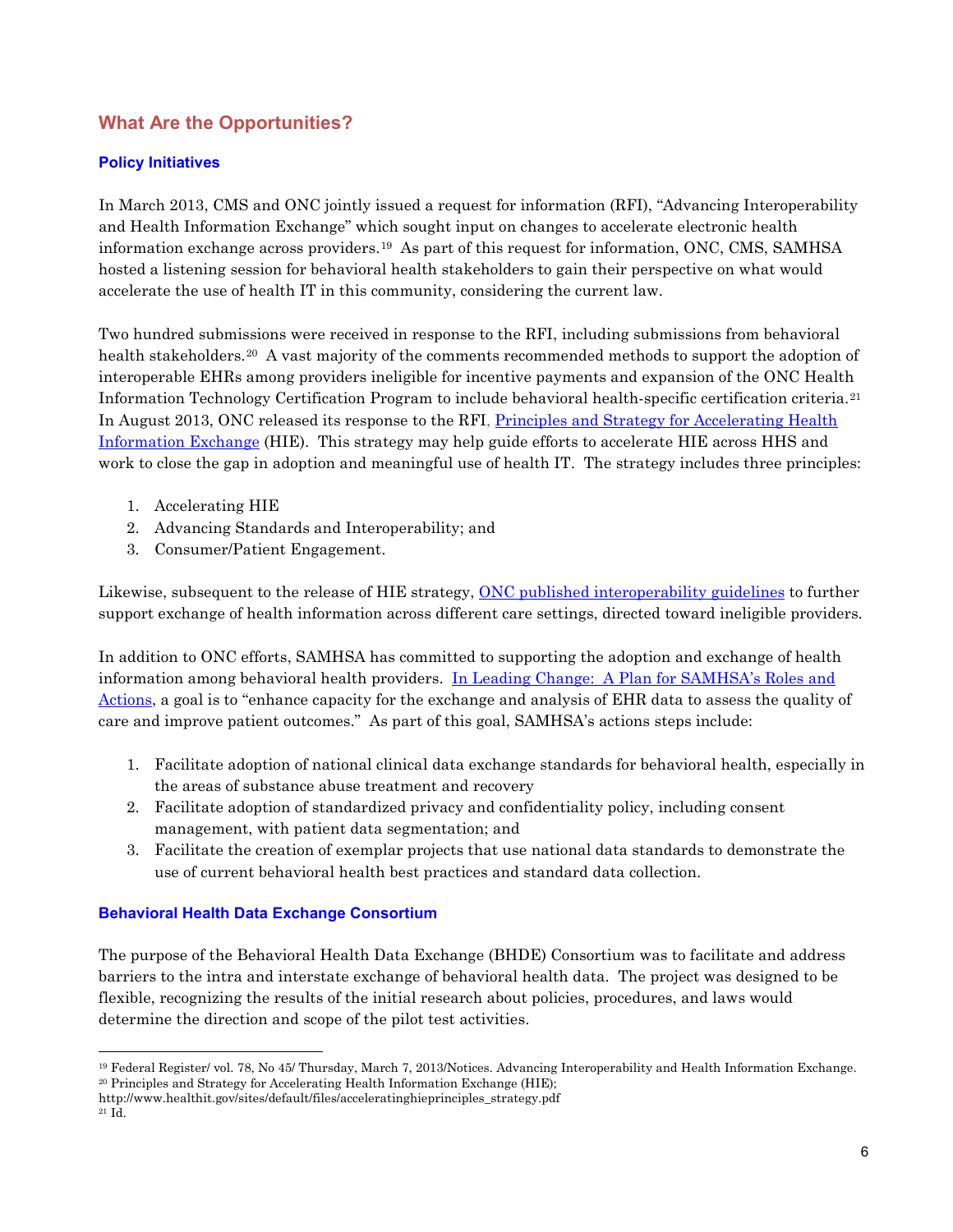<span id="page-6-0"></span>The consortium, spearheaded by ONC and State partners (Alabama, Florida, Iowa, Kentucky, Michigan, Nebraska, and New Mexico) accomplished the following:

The **BHDE** Consortium participants created a set of common policies and procedures that aligned with federal regulations as well as the laws of the participating states. connecting their state-level systems to allow **DIRECT** exchange. In addition, participants put these policies and procedures into practice by

 using the Nationwide Health Information Network's DIRECT exchange protocols. The Direct Project was encrypted health information directly to known, trusted recipients over the Internet. These protocols are now in use and being tested across the country. The final report of the BHDE Consortium is due to be Among the highlights of the consortium's work were sets of policies and procedures developed by the participating states that provide a road map to exchanging behavioral health information at the state level created to specify a simple, secure, scalable, standards-based way for participants to send authenticated, released in the near future.

#### **Nebraska's Electronic Behavioral Health Information Network**

 Prior to HITECH, a grassroots effort developed in Southeastern Nebraska to improve communication and coordination of care among behavioral health providers. The initiative eventually led to the creation of eBHIN, the Electronic Behavioral Health Information Network. The applications used by behavioral health providers includes a link to a portal, enabling behavioral health providers to query and obtain behavioral health information of their patients from other participating behavioral health providers on the network. However, today, behavioral health information stored in and moved through eBHIN is not shared outside eBHIN's network of behavioral health providers.

Nebraska's eBHIN is highlighted in a <u>"bright spots"</u> report among HIEs. Takeaways from Nebraska's eBHIN include:

- Behavioral health information can be exchanged via HIE, but it is critical to build HIE architecture around the privacy requirements and concerns that are unique to the behavioral health care field; and
- DIRECT is a key component in the integration of behavioral health information for point-to-point exchange.

#### **Primary Care and Behavioral Health Integration**

ONC convened a [roundtable](http://www.healthit.gov/sites/default/files/bh-roundtable-findings-report_0.pdf) focused on using health IT to integrate behavioral health and primary care. The roundtable report highlights the discussion of essential elements of care integration between behavioral health and primary care settings.

 equal footing with other health conditions. The SAMHSA-HRSA Centers for Integrated Health Solutions SAMHSA awarded 94 grants to community behavioral health organizations for [Primary and Behavioral](http://www.centerforintegratedhealthsolutions.org/about-us/pbhci)  [Health Care Integration \(PBCHI\).](http://www.centerforintegratedhealthsolutions.org/about-us/pbhci) The PBHCI grant program is part of an effort by Congress and HHS to help prevent and reduce chronic disease and promote wellness by treating behavioral health needs on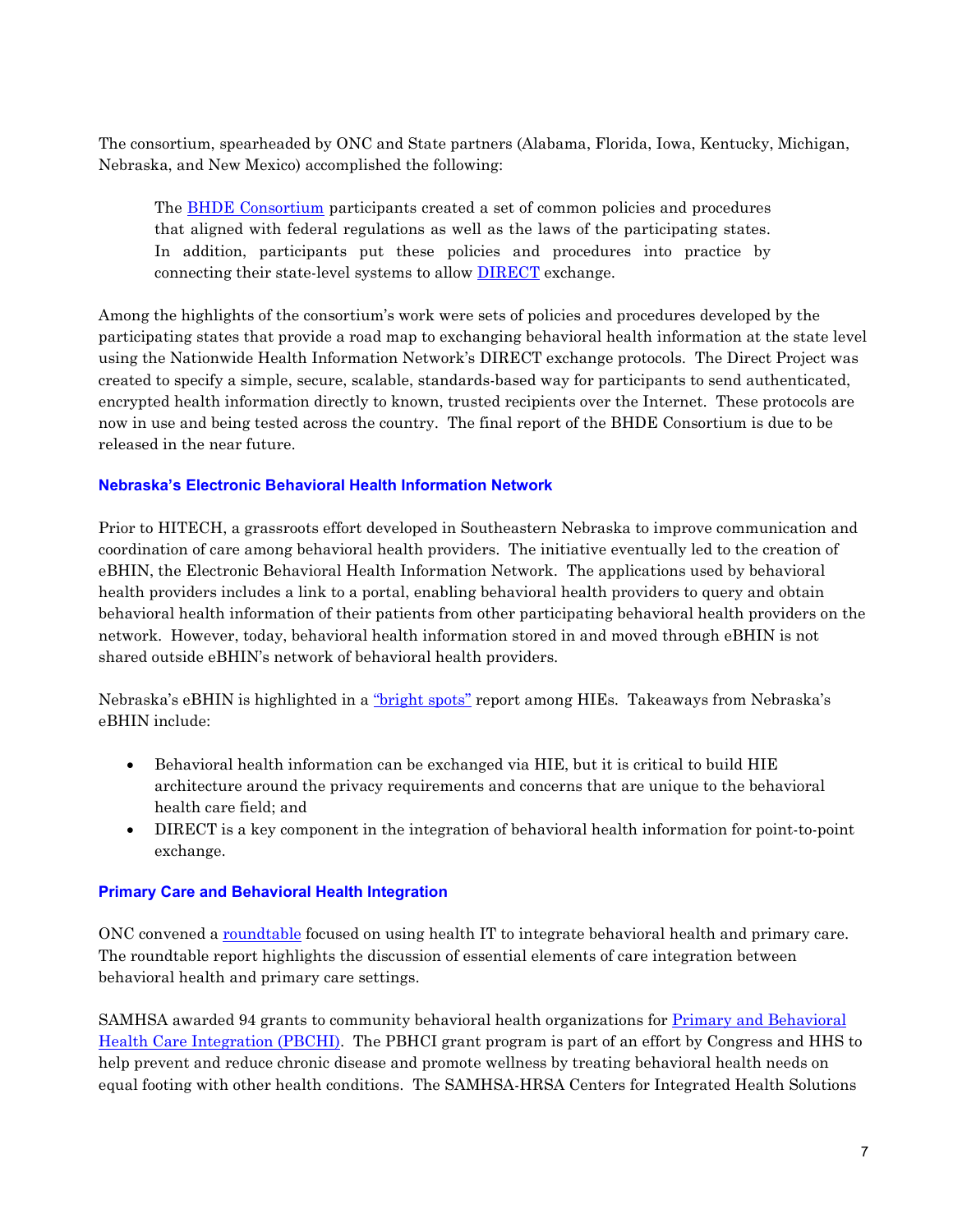<span id="page-7-0"></span> provides a robust array of training and technical assistance to PBHCI grantees to assist them in meeting their charge of integrating primary care and behavioral health services.

 Kentucky, Illinois, Maine, Oklahoma and Rhode Island. Prior to this effort, no state HIE in the nation The SAMHSA-HRSA Center for Integrated Health Solutions funded a cooperative agreement that selected State Designated Entities (SDEs) for the development of infrastructure supporting the exchange of health information among behavioral health and primary/physical health providers. The participating states are shared behavioral health information through an HIE.

## **Privacy and Consent**

 As more providers and HIEs move to the use of EHRs and other health IT, technology will play an Currently, patient consent decisions about sharing health information are often obtained on a paper form. increasing role in electronically capturing and maintaining patient consent.

 decisions. The following are a various projects ONC has supported focused on consent: Technology will also play an important role in identifying and communicating a patient's consent decision related to sharing health information. Health IT systems will need the ability to honor patient consent

 or individual as being undesirable to share. The Health IT Policy Committee recommended that ONC for possible approaches to providing patients more granular control over the exchange and use of their identifiable health information, while also considering implications for quality of care and patient safety, **[Data Segmentation for Privacy:](http://wiki.siframework.org/Data+Segmentation+for+Privacy+Charter+and+Members)** The term "data segmentation" refers to the process of sequestering from capture, access or view certain data elements that are perceived by a legal entity, institution, organization, make it a priority to further explore data segmentation in health information exchange, with a wide vision patient educational needs, and operational implications.

 information exchange environment. DS4P is sponsoring six pilot projects: The purpose of the pilot projects conducted under the ONC's Data Segmentation for Privacy Initiative (DS4P) is to place into production standards-based technologies that enable the segmentation required by varying disclosure policies, such as 42 CFR Part 2, in an interoperable manner within an electronic health

- [U.S. Department of Veteran's Affairs \(VA\)/SAMHSA Pilot](http://wiki.siframework.org/DS4P+VA-SAMHSA+Pilot)
- [Software And Technology Vendors Association \(SATVA\) Pilot](http://wiki.siframework.org/DS4P+SATVA+Pilot)
- [Netsmart Pilot](http://wiki.siframework.org/DS4P+Netsmart+Pilot)
- [Jericho/University of Texas-](http://wiki.siframework.org/DS4P+Jericho-UT+Austin+Pilot) Austin Pilot
- [Greater New Orleans Health Information Exchange \(GNOHIE\) Pilot](http://wiki.siframework.org/DS4P+GNOHIE+Pilot)
- [Teradact Pilot](http://wiki.siframework.org/DS4P+Teradact+Pilot)

produced a  $14$  minute video overview of the pilot. In addition, the U.S. Department of Veterans Affairs (VA) and SAMHSA demonstrated ways to enable sharing of information that is protected by substance abuse treatment confidentiality regulations and

 interface to allow patients to specify their privacy preferences. This will help provide a mechanism for **Aspiring to Awesome (A2A):** The [A2A pilot](http://statehieresources.org/wp-content/uploads/2013/07/IN-theme-4-Challenge-Grantee-Summary_final.pdf) focuses on offering patients specific access control choices. A2A involves normalizing EHR patient information, conducting a needs analysis to understand patient preferences on health information exchange, creating an ethics framework and designing a browser-based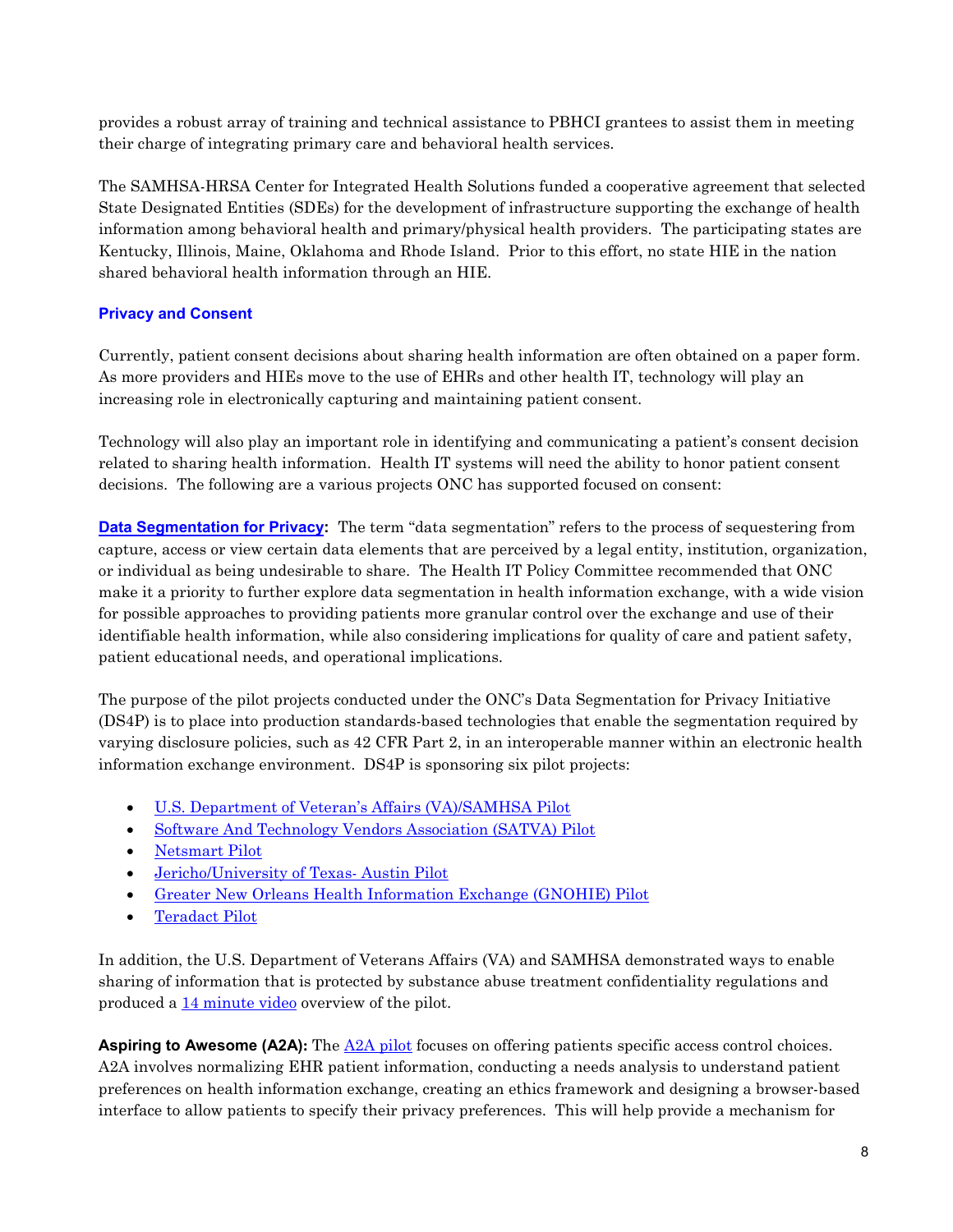<span id="page-8-0"></span> patient autonomy, privacy, and trust while optimizing medical care of both the individual and the public. implementing patients' preferences regarding who sees what data in their medical record and encourages

(SHARPS), to reduce security and privacy barriers to the effective use of health information technology. Federal law and Illinois state law. This middle layer would contain what is called a "predicate", which preference and HIE policy. **[SHARPS](http://www.healthit.gov/providers-professionals/patient-consent-electronic-health-information-exchange/health-it)**: ONC sponsored the Strategic Healthcare IT Advanced Research Projects on Security Under one SHARPS grant, the University of Illinois is working with the Illinois Health Information Exchange (ILHIE) on creating a prototype middle layer system that can evolve over time to provide it with the capability to manage granular consent for behavioral health related information as required by could use clinical decision support tools to identify and redact clinical information according to patient

 **[eConsent Toolkit](http://www.healthit.gov/providers-professionals/patient-consent-electronic-health-information-exchange/econsent-toolkit)**: The purpose of the eConsent project was to implement innovative ways to gather patients' input on areas in which they want to learn more about consent, educate patients in a provider setting about the electronic sharing of their health information through HIEs, and capture and record choices the patients made.

 segmentation software tools that can support and improve protection of privacy. The purpose of this project is to develop a production-grade privacy and consent management system capable of supporting a **Consent2Share:** The [Consent2Share](http://www.healthit.gov/sites/default/files/c2spresentation_0.pdf) Initiative, sponsored by SAMHSA is working to develop data pilot implementation that will give patients granular choices and support the exchange of sensitive behavioral health information in compliance with current privacy regulations.

#### **Prescription Drug Monitoring Program**

Prescription drug abuse – especially of opioids – is one of the fastest growing health epidemics in the U.S. emergency departments (ED) for the misuse or abuse of drugs.  $22,23$  $22,23$  In 2011, drug misuse and abuse pharmaceuticals. [24](#page-8-3),[25](#page-8-4)  Every day in the U.S., 105 people die as a result of drug overdose, and another 6,748 are treated in caused about 2.5 million ED visits. Of these, more than 1.4 million ED visits were related to

 Prescription drug abuse is not only deadly- it is costly. Prescription opioid abuse costs were about \$55.7 billion, in 2007. Of this amount, 46 percent was attributable to workplace costs (e.g., lost productivity), 45 percent to health care costs (e.g., abuse treatment), and 9 percent to criminal justice costs.<sup>[26](#page-8-5)</sup> AHRQ estimates that care provided in the emergency department costs 2-5 times as much as the same treatment delivered by a family physician or internist.

To address the prescription drug abuse problem, many states have established Prescription Drug Monitoring Programs (PDMPs). PDMPs are state-run electronic databases used to track the prescribing

http://www.cdc.gov/homeandrecreationalsafety/overdose/facts.html

<span id="page-8-1"></span> 22 Centers for Disease Control and Prevention. Wide-ranging OnLine Data for Epidemiologic Research (WONDER) [online]. (2012) Available from URL: http://wonder.cdc.gov/mortsql.html.<br><sup>23</sup> http://www.cdc.gov/homeandrecreationalsafety/overdose/facts.html

<span id="page-8-2"></span>

<span id="page-8-4"></span><span id="page-8-3"></span> 100,000 population, respectively); http://www.cdc.gov/homeandrecreationalsafety/overdose/facts.html 26 Birnbaum HG, White AG, Schiller M, Waldman T, Cleveland JM, and Roland CL. Societal costs of prescription opioid abuse,  $^{24}$  http://www.samhsa.gov/data/2k13/DAWN127/sr127-DAWN-highlights.htm<br> $^{25}$  ED visits involving misuse or abuse of pharmaceuticals increased from 2004 (626,470 visits) through 2011 (1,428,145 visits); the most commonly involved drugs were anti-anxiety and insomnia medications and narcotic pain relievers (160.9 and 134.8 visits per

<span id="page-8-5"></span> dependence, and misuse in the United States. Pain Medicine 2011; 12: 657-667.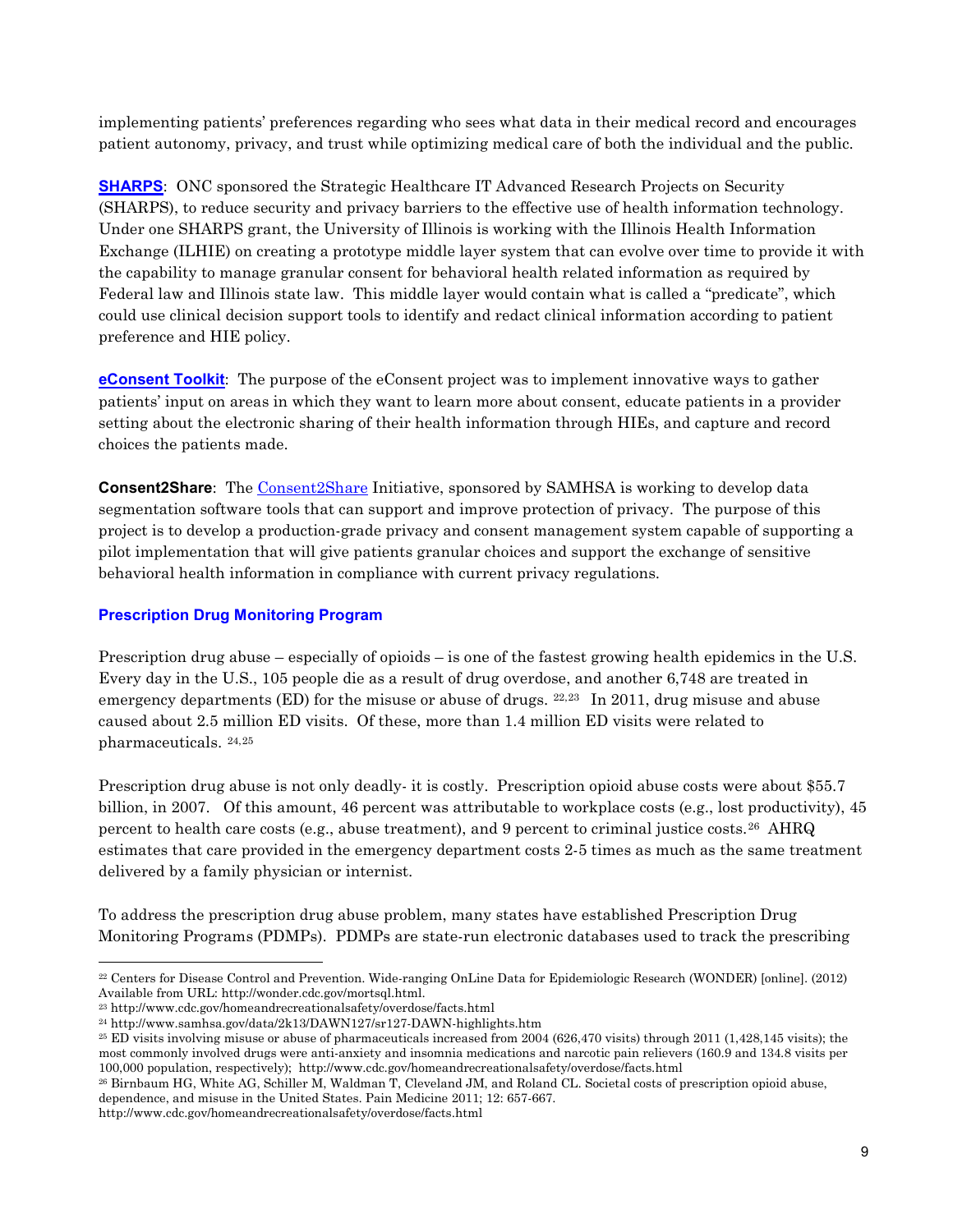<span id="page-9-0"></span>and dispensing of controlled prescription drugs to patients. PDMP data is intended to enhance health care providers' and pharmacists' understanding of their patients' controlled prescription drug history and enable them to intervene when there are signs of misuse. While PDMPs collect a considerable amount of useful data, they are often difficult to access and outside of the clinical workflow.

 In 2011, ONC – in collaboration with SAMHSA, the Centers for Disease Control and Prevention, and the [Monitoring Programs using Health Information Technology project.](http://www.healthit.gov/PDMP) This 18-month effort leveraged health IT to integrate PDMP data into the normal clinical workflow to improve PDMP access and clinical decision support. As part of this effort, 13 pilots were conducted to test various connections between state PDMPs and health IT systems (e.g., EHRs, HIEs, and pharmacy dispensing systems). Other activities of the White House Office of National Drug Control Policy – launched the Enhancing Access to Prescription Drug project involved creating and disseminating communication materials to PDMP stakeholders, especially prescribers and dispensers, to create awareness and drive the demand for PDMP data.

## **What's Next?**

#### **Voluntary Certification**

 certification to improve interoperability across care settings. The committee will consider certification recommendations are anticipated in Spring 2014. [The Health IT Policy Committee,](http://www.healthit.gov/facas/FACAS/health-it-policy-committee) a federal advisory committee to the National Coordinator for Health Information Technology, was charged by ONC to prioritize health IT capabilities for voluntary EHR capabilities needed in care settings ineligible to receive incentive payments under the HITECH Act. The committee will consider applications specific to EHRs used in behavioral health settings. Committee

## **Transitions of Care (ToC)**

 elements were grouped under the header for 'Condition Specific Information' and have been incorporated The ONC Standards & Interoperability (S&I) Framework's Longitudinal Coordination of Care (LCC) Workgroup engaged with the SAMSHA HIT group to review [the Massachusetts IMPACT Project](http://wiki.siframework.org/LCC+Long-Term+Post-Acute+Care+(LTPAC)+Transition+SWG)  [Transitions of Care \(ToC\) dataset.](http://wiki.siframework.org/LCC+Long-Term+Post-Acute+Care+(LTPAC)+Transition+SWG) Based on these discussions, the behavioral health community proposed a series of data elements to incorporate in the IMPACT ToC Dataset. The data elements included: behavioral and mental health, severe depression, bipolar disorder, and diabetes. Ultimately, these data in the LCC Consolidated-Clinical Document Architecture (C-CDA) revisions that are being [balloted](http://wiki.siframework.org/file/view/HL7+Balloting+Information-2.pdf)  through HL7 this fall. [27](#page-9-1) 

#### **PDMP Standards and Interoperability Project**

 Currently, there are no universal standards in place for sending controlled substance data between PDMPs and EHR systems. The pilots conducted under the Enhancing Access to Prescription Drug concept. This fall, a new phase of the project will establish an initiative under the [S&I Framework](http://www.healthit.gov/sites/default/files/pdf/fact-sheets/standards-and-interoperability-framework.pdf) to Monitoring Programs using Health IT project (the "Enhancing Access project") demonstrated proof of

<span id="page-9-1"></span> 27 Founded in 1987, Health Level Seven International (HL7) is a not-for-profit, ANSI-accredited standards developing organization 2,300+ members include approximately 500 corporate members who represent more than 90% of the information systems vendors serving health care. dedicated to providing a comprehensive framework and related standards for the exchange, integration, sharing, and retrieval of electronic health information that supports clinical practice and the management, delivery and evaluation of health services. HL7's